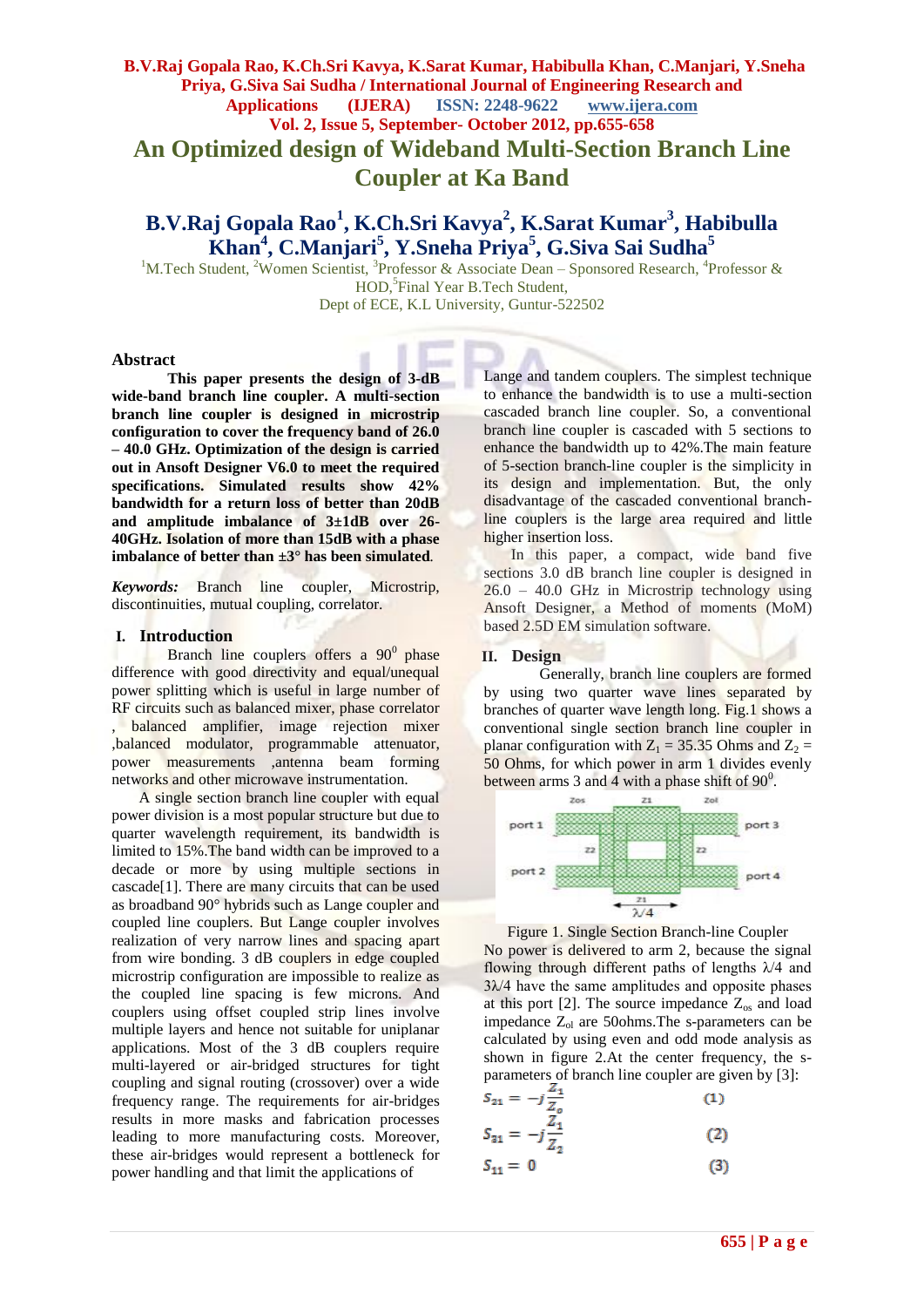# **B.V.Raj Gopala Rao, K.Ch.Sri Kavya, K.Sarat Kumar, Habibulla Khan, C.Manjari, Y.Sneha Priya, G.Siva Sai Sudha / International Journal of Engineering Research and Applications (IJERA) ISSN: 2248-9622 www.ijera.com**

# **Vol. 2, Issue 5, September- October 2012, pp.655-658**

 $S_{44} = 0$ Where,

 $(4)$ 

$$
\mathbf{e}^{\mathbf{e}^{\mathbf{e}^{\mathbf{e}^{\mathbf{e}}}}}
$$

 $Z_0$  represents the impedance of various ports of branch line coupler. $Z_1$  and  $Z_2$  represents the main and branch line impedances.

The characteristic impedances of main line (Z1) and branch line (Z2) are calculated by [3]:



Figure 2. Decomposition of the branch-line coupler into even- and odd-mode excitations. (a) Even mode (e). (b) Odd mode (o).

From equations (5) to (6), the characteristic impedances of main line and branch lines are  $50\Omega$ and  $35.35\Omega$ .The 3-section branch line coupler is shown in fig.3





To design this hybrid with the given impedance transformation ratio 'r' and power split ratio  $k^2$ , the branch and the main line impedances can be can be calculated by [4]:

$$
Z_1 = Z_{os} \sqrt{r - \left(\frac{r}{t}\right)^2}
$$
(7)  

$$
Z_2 = Z_{os} \sqrt{r \left(\frac{t^2 - r}{t - r}\right)}
$$
(8)

Where,  $t = 4\sqrt{1 + k^2}$ 

For an equal power division when  $k=1$ , the condition  $t = 1.414*$  r specifies a minimum value of 'r' which is equal to 0.5. However in practice, it is better to choose 'r' in the range of 0.7 to 1.3, in order to provide the physically realizable branch line characteristic impedances for  $50\Omega$  input impedance. From the above equations, the characteristic impedances of main line and branch lines are 35.35Ω and 120.7Ω.

The 5-section branch line coupler is shown in figure 4.



 The characteristic impedances of main line and branch lines of 5-section branch line coupler can be calculated by using design equations specified in [5].The calculated main line and shunt line impedances are  $35.35Ω$  and  $155.7Ω$ .

 At millimeter wave frequencies, the lengths of the microstrip lines can actually get shorter than the widths and the mutual coupling between the input lines and discontinuities at the input increases significantly. This has a direct effect on the input/output match, frequency bandwidth and isolation. To minimize the effect of these problems, the height of the substrate is reduced since the height of the substrate is directly proportional to

width. As multi-sections are cascaded, due to a change in the impedance level at the junction's results in discontinuity effects. These discontinuities lead to increase in the reactance at the junctions leading to poor coupling and return loss. The reactance associated with these discontinuities may be called as parasitic reactance, as they are not introduced intentionally. Some of the effects of discontinuities on circuit performance are:

- $\triangleright$  Frequency shift in narrow band circuits.
- > Degradation in input and output voltage standing wave ratios.
- Interfacing problems in multifunction circuits.<br>  $\sum$  Lower circuit vield due to degradation in
- Lower circuit yield due to degradation in circuit performance.
- $\triangleright$  Surface waves and radiation coupling may cause oscillations.

 The effects of discontinuities become more critical at higher frequencies. These reactances mainly depend on the physical dimensions of the coupler. So in order to avoid these effects, physical dimensions are optimized to compensate the reactances associated with the junctions of the coupler.

### **III. Simulation And Discussions**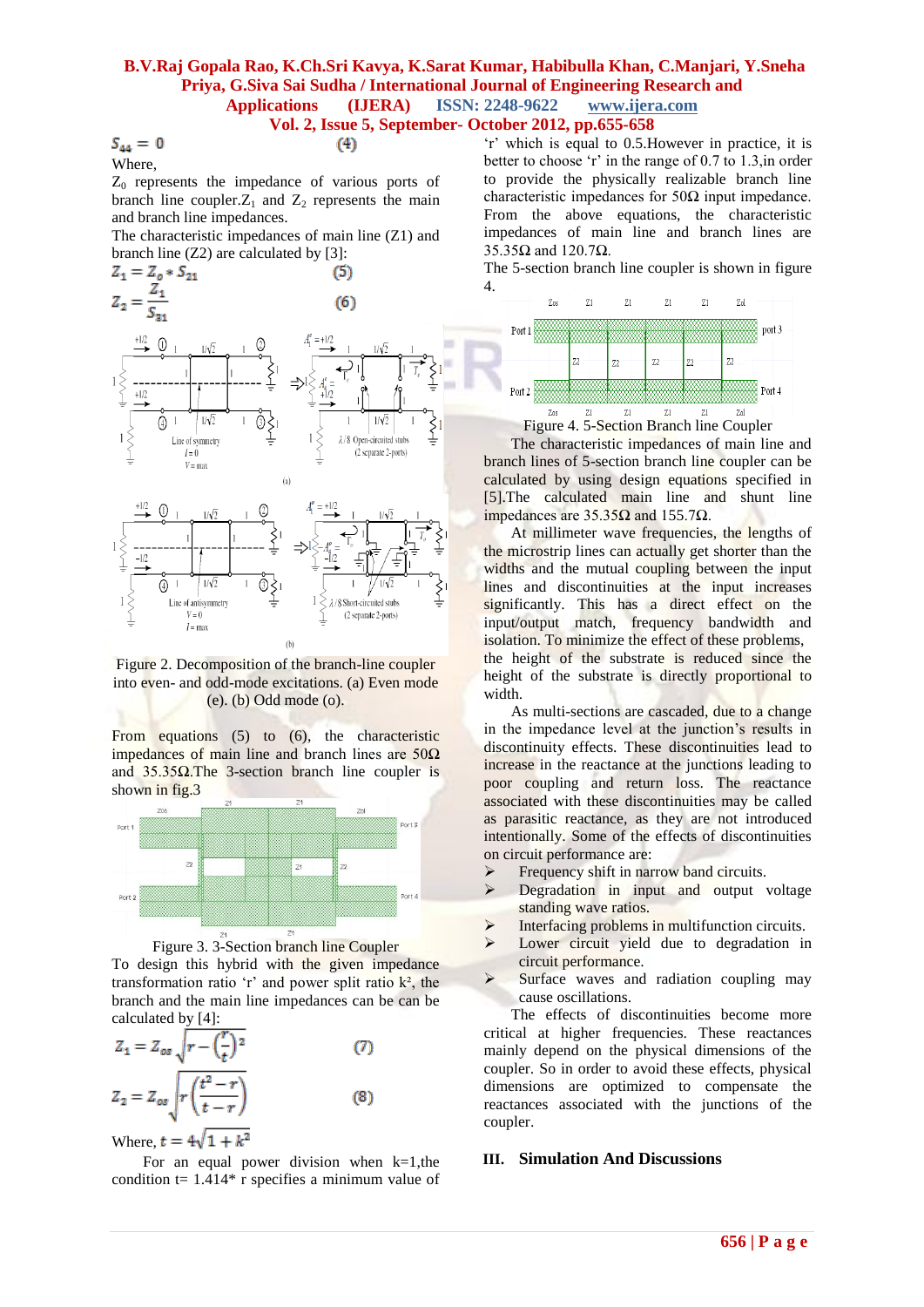### **B.V.Raj Gopala Rao, K.Ch.Sri Kavya, K.Sarat Kumar, Habibulla Khan, C.Manjari, Y.Sneha Priya, G.Siva Sai Sudha / International Journal of Engineering Research and Applications (IJERA) ISSN: 2248-9622 www.ijera.com Vol. 2, Issue 5, September- October 2012, pp.655-658**

 To see the performance of the proposed design ,the return loss,inertion losses and isolation are evaluated in Ansoft Designer microwave Tool.The substrate and electrical characteristics are given below:

*Substrate characteristics:* Dielectric constant  $\varepsilon r = 2.2$ Height  $H = 10$ mil (0.254mm) Loss tangent  $\delta = 0.001$ *Electrical characteristics:*

Characteristic impedance  $Z_0 = 50\Omega$ <br>Electrical length  $\beta l = 90$ Electrical length Design frequency  $f_0 = 33 \text{GHz}$ 

 Based on the line impedances and corresponding substrate and electrical characteristics, the corresponding widths of the lines are calculated using LINECAL in ANSOFT Designer at centre frequency of 33GHz.The electrical length of the line is chosen to be  $90^{\circ}$  and the corresponding physical length of the lines are calculated by using equations (9) and (10):

Electrical length  $\beta l = 90$  (9) Where,  $\beta = \frac{2\pi}{\epsilon}$  (10)

The physical dimensions of the structure before and after optimization are shown in table 1:

Table 1: Physical Dimensions of the structure

| Characteristic | Length(mm) | Width(mm) |
|----------------|------------|-----------|
| impedance(Ω)   |            |           |
| 50             | 1.64       | 0.79      |
| 35.35          | 1.61       | 1.29      |
| 155.7          |            | 0.05      |
|                |            |           |

After optimization the lengths and widths of the main and shunt lines are as shown in table 2.

Table 2: Physical dimensions after optimization

| Characteristic<br>impedance( $\Omega$ ) | Length(mm) | Width(mm) |
|-----------------------------------------|------------|-----------|
| 50                                      | 1.64       | 0.76      |
| 35.35                                   | 1.8        | 0.75      |
| 155.7                                   |            |           |

 Figure 5 shows the simulated return loss of the designed Quadrature hybrid structures to compare the bandwidth enhancement. As we can see, the results obtained from the designed 5-section branch line coupler has a better bandwidth improvement when compared to the conventional single section and three section branch line couplers.

 From figure 6, it can be seen that a return loss of greater than 20dB is achieved throughout the frequency band with a bandwidth of 42%.



Figure 5: Return loss for 1-Section, 3-Section and 5 section branch line couplers



Ang deg S(Port 1,  $\frac{1}{2}$ <br>
ang deg S(Port)<br>
ang deg S(Port)<br>
ang deg S(Port)<br>
ang deg S(Port)<br>
ang deg S(Port)<br>
ang deg S(Port)<br>
ang deg S(Port)<br>
ang deg S(Port)<br>
ang deg S(Port)<br>
ang deg S(Port)<br>
ang deg S(Port)<br>
ang d Curve Info ang\_deg(S(Port1,Port3))-ang\_deg(S(Port1,Port4)) Setup 1 : Sw eep 1 Name X X Y mt 31.2000 -268.5467 m2 34.8000 91.5605 m3 37.8000 92.3388 m4 40.0000 92.6918 m5 30.4000 -268.4030 m6 26.8000 90.9216

m7 26.0000 90.0890

26.00 28.00 30.00 32.00 34.00 36.00 38.00 40.00<br>-

m2 m3 m4

Figure 7: Plot for Amplitude imbalance

26.00 28.00 30.00 32.00 34.00 36.00 38.00 40.00 F [GHz] Figure 7: Plot for Phase imbalance

m1

m5

Figure 7 shows isolation with greater than 20dB and figure 8 shows the 3±1dB coupled between the direct and the coupled port and figure 9 shows the difference in coupling between direct and coupled port with 0.5dB.Figure 10 shows the phase difference between the direct and coupled ports. The observed phase was 90<sup>0</sup> with a tolerance of  $\pm 3^0$ .

### **IV. Conclusion**

-0.48 -0.45 -0.43 -0.40 -0.38 -0.35 -0.33

m7 m6

-300.00  $-250.00 -200.00 -150.00 -$ -100.00 -50.00  $0.00 -$ 50.00 100.00

 This paper has proposed a 3-dB five section branch line hybrid which can operate in wide frequency band using a planar Microstrip configuration with RT Duroid 5880 substrate. The designed band covers frequencies from 26- 40GHz.The proposed design was initiated in microwave tool named Ansoft Designer. The proposed design has a bandwidth efficiency of 42% with return loss of 20dB throughout the frequency band. A tight coupling of 3±1dB was achieved with